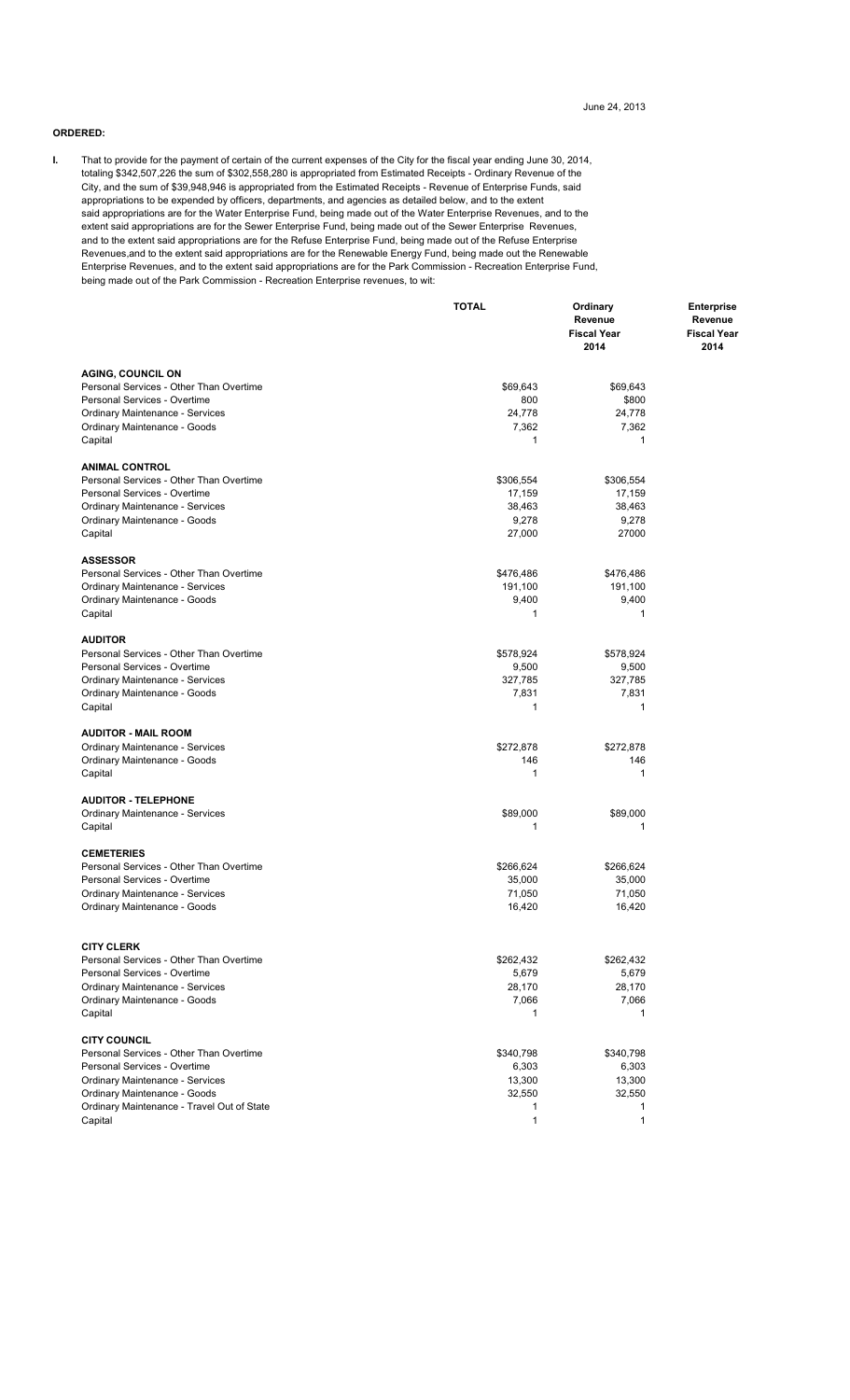|                                                                         | <b>TOTAL</b>         | Ordinary<br>Revenue<br><b>Fiscal Year</b><br>2014 | <b>Enterprise</b><br>Revenue<br><b>Fiscal Year</b><br>2014 |
|-------------------------------------------------------------------------|----------------------|---------------------------------------------------|------------------------------------------------------------|
| <b>CONSERVATION COMMISSION</b>                                          |                      |                                                   |                                                            |
| Personal Services - Overtime                                            | \$2,880              | \$2,880                                           |                                                            |
| Ordinary Maintenance - Services                                         | 42,061               | 42,061                                            |                                                            |
| Ordinary Maintenance - Goods<br>Capital                                 | 1,600<br>1           | 1,600<br>1                                        |                                                            |
| <b>CONSUMER ADVISORY</b><br>Ordinary Maintenance - Services             | \$1                  | \$1                                               |                                                            |
|                                                                         |                      |                                                   |                                                            |
| <b>DPW - COMMISSIONER</b>                                               |                      |                                                   |                                                            |
| Personal Services - Other Than Overtime<br>Personal Services - Overtime | \$248,515<br>5,503   | \$248,515<br>5,503                                |                                                            |
| Ordinary Maintenance - Services                                         | 3,174                | 3,174                                             |                                                            |
| Ordinary Maintenance - Goods                                            | 2,215                | 2,215                                             |                                                            |
| Capital                                                                 | 1                    | 1                                                 |                                                            |
| <b>DPW - ENGINEERING</b>                                                |                      |                                                   |                                                            |
| Personal Services - Other Than Overtime                                 | \$315,282            | 315,282                                           |                                                            |
| Personal Services - Overtime                                            | 1,080                | 1,080                                             |                                                            |
| <b>Ordinary Maintenance - Services</b>                                  | 12,605<br>19,130     | 12,605<br>19,130                                  |                                                            |
| Ordinary Maintenance - Goods<br>Capital                                 | 1                    | 1                                                 |                                                            |
| <b>DPW - HIGHWAY</b>                                                    |                      |                                                   |                                                            |
| Personal Services - Other Than Overtime                                 | \$1,799,976          | 1,799,976                                         |                                                            |
| Personal Services - Overtime                                            | 121,429              | 121,429                                           |                                                            |
| Ordinary Maintenance - Services                                         | 715,978              | 715,978                                           |                                                            |
| Ordinary Maintenance - Goods                                            | 67,837               | 67,837                                            |                                                            |
| Snow Removal<br><b>Street Lighting</b>                                  | 2,200,000<br>970,000 | 2,200,000<br>970,000                              |                                                            |
| Capital                                                                 | 99,000               | 99,000                                            |                                                            |
| <b>DPW - MAINTENANCE</b>                                                |                      |                                                   |                                                            |
| Personal Services - Other Than Overtime                                 | \$96,818             | 96,818                                            |                                                            |
| Personal Services - Overtime                                            | 5,167                | 5,167                                             |                                                            |
| Ordinary Maintenance - Services                                         | 18,569               | 18,569                                            |                                                            |
| Ordinary Maintenance - Goods                                            | 448,733<br>1         | 448,733<br>1                                      |                                                            |
| Capital                                                                 |                      |                                                   |                                                            |
| <b>DPW - REFUSE ENTERPRISE</b>                                          |                      |                                                   |                                                            |
| Personal Services - Other Than Overtime                                 | \$603,370            |                                                   | \$603,370                                                  |
| Personal Services - Overtime<br><b>Ordinary Maintenance - Services</b>  | 52,241<br>221,300    |                                                   | 52,241<br>221,300                                          |
| Ordinary Maintenance - Goods                                            | 80,150               |                                                   | 80,150                                                     |
| Expense Reimbursement to General Fund                                   | 444,979              |                                                   | 444,979                                                    |
| Waste Removal Contract                                                  | 5,278,779            |                                                   | 5,278,779                                                  |
| <b>DPW - RENEWABLE ENERGY - ENTERPRISE</b>                              |                      |                                                   |                                                            |
| Ordinary Maintenance - Services                                         | \$115,000            |                                                   | \$115,000                                                  |
| <b>DPW - SEWER ENTERPRISE</b>                                           |                      |                                                   |                                                            |
| Personal Services - Other Than Overtime                                 | \$1,299,609          |                                                   | \$1,299,609                                                |
| Personal Services - Overtime                                            | 175,000              |                                                   | 175,000                                                    |
| <b>Ordinary Maintenance - Services</b><br>Ordinary Maintenance - Goods  | 2,214,964<br>231,949 |                                                   | 2,214,964<br>231,949                                       |
| <b>Debt Service</b>                                                     | 6,149,766            |                                                   | 6,149,766                                                  |
| Expense Reimbursement to General Fund                                   | 1,808,541            |                                                   | 1,808,541                                                  |
| OM Emergency Contract Repair                                            | 200,000              |                                                   | 200,000                                                    |
| <b>Other Contract Services</b>                                          | 4,257,544            |                                                   | 4,257,544                                                  |
| US Filter Contract F&P Rep/Maint<br>Swr Trtmt Rep/Maint per K           | 532,356<br>415,000   |                                                   | 532,356<br>415,000                                         |
| DPW - WATER ENTERPRISE/COMMISSION                                       |                      |                                                   |                                                            |
| Personal Services - Other Than Overtime                                 | \$2,551,913          |                                                   | \$2,551,913                                                |
| Personal Services - Overtime                                            | 450,000              |                                                   | 450,000                                                    |
| <b>Ordinary Maintenance - Services</b>                                  | 1,376,398            |                                                   | 1,376,398                                                  |
| Ordinary Maintenance - Goods                                            | 508,223<br>600,000   |                                                   | 508,223<br>600,000                                         |
| Expense Reimbursement to General Fund<br><b>Other Contract Services</b> | 1,399,897            |                                                   | 1,399,897                                                  |
| US Filter Plant Contract Repair/Repl Fee                                | 245,834              |                                                   | 245,834                                                    |
| Variable Fee                                                            | 170,200              |                                                   | 170,200                                                    |
| <b>Debt Service</b>                                                     | 1,220,387            |                                                   | 1,220,387                                                  |
| <b>Desal Fixed Charges</b><br>Desal Variable Charge                     | 6,050,977<br>100,000 |                                                   | 6,050,977<br>100,000                                       |
| DEP/EPA Mandate                                                         | 70,000               |                                                   | 70,000                                                     |
|                                                                         |                      |                                                   |                                                            |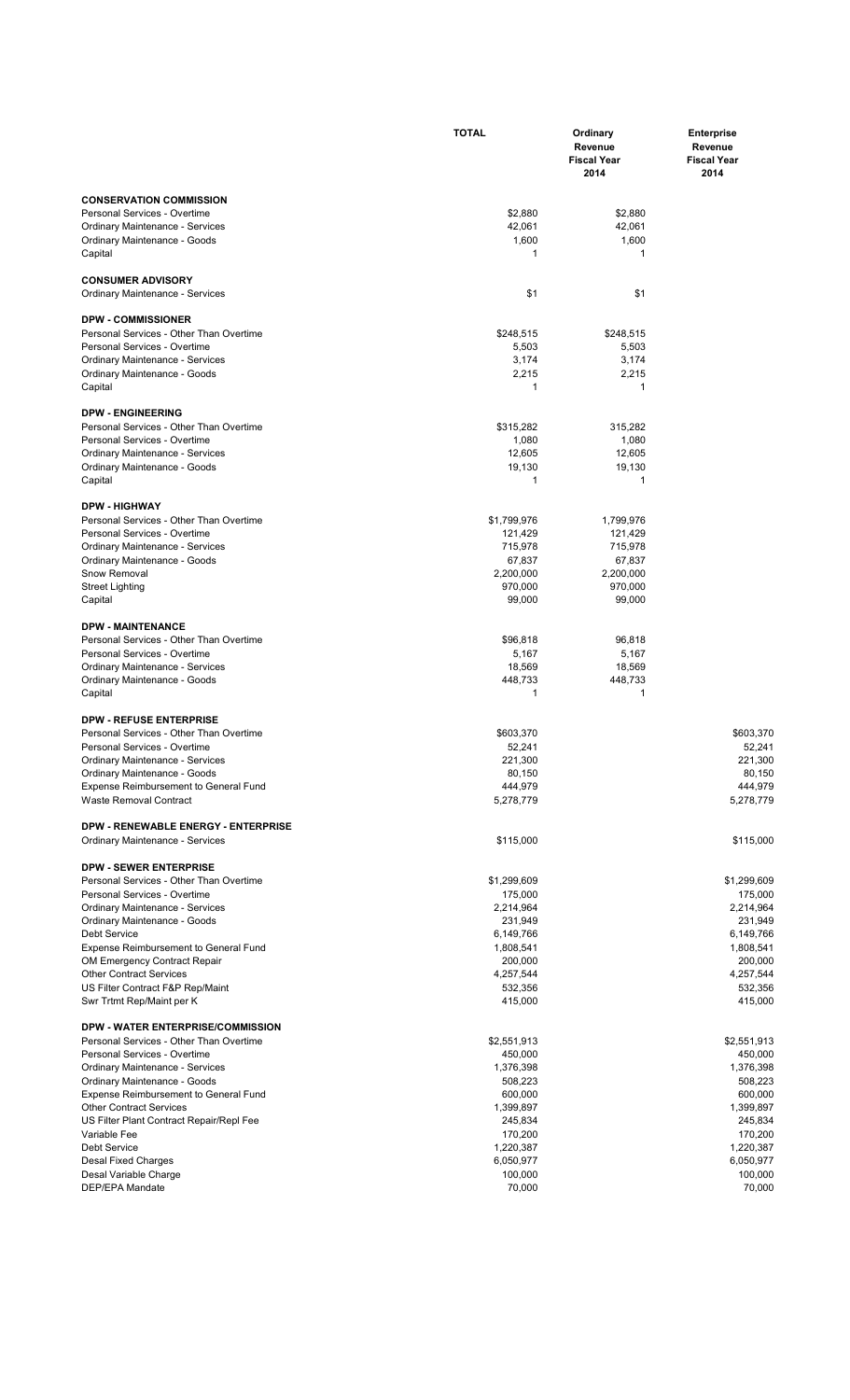|                                                                         | <b>TOTAL</b>         | Ordinary<br>Revenue<br><b>Fiscal Year</b><br>2014 | <b>Enterprise</b><br>Revenue<br><b>Fiscal Year</b><br>2014 |
|-------------------------------------------------------------------------|----------------------|---------------------------------------------------|------------------------------------------------------------|
| <b>ELECTION COMMISSIONERS, BOARD OF</b>                                 |                      |                                                   |                                                            |
| Personal Services - Other Than Overtime                                 | \$349,101            | \$349,101                                         |                                                            |
| Personal Services - Overtime                                            | 2,550                | 2,550                                             |                                                            |
| Ordinary Maintenance - Services<br>Ordinary Maintenance - Goods         | 49,975<br>2,910      | 49,975<br>2,910                                   |                                                            |
| Capital                                                                 | 1                    | 1                                                 |                                                            |
| <b>EMERGENCY MANAGEMENT/CIVIL DEFENSE</b>                               |                      |                                                   |                                                            |
| Personal Services - Other Than Overtime                                 | \$29,536             | \$29,536                                          |                                                            |
| <b>Ordinary Maintenance - Services</b><br>Ordinary Maintenance - Goods  | 5,606<br>2,331       | 5,606<br>2,331                                    |                                                            |
| Capital                                                                 | 1                    | 1                                                 |                                                            |
| <b>FINANCE DEPARTMENT</b>                                               |                      |                                                   |                                                            |
| Personal Services - Other Than Overtime<br>Personal Services - Overtime | \$307,911<br>807     | \$307,911<br>807                                  |                                                            |
| Ordinary Maintenance - Services                                         | 712,500              | 712,500                                           |                                                            |
| Ordinary Maintenance - Goods                                            | 6,348                | 6,348                                             |                                                            |
| Capital                                                                 | 1                    | 1                                                 |                                                            |
| <b>Liability Insurances</b>                                             | 1,175,000            | 1,175,000                                         |                                                            |
| <b>FIRE DEPARTMENT</b><br>Personal Services - Other Than Overtime       | \$19,224,993         | \$19,224,993                                      |                                                            |
| Personal Services - Overtime                                            | 283,656              | 283,656                                           |                                                            |
| Ordinary Maintenance - Services                                         | 578,399              | 578,399                                           |                                                            |
| Ordinary Maintenance - Goods                                            | 352,410              | 352,410                                           |                                                            |
| Capital<br>Personal Services - Fire Staffing Overtime                   | 10,000<br>470,000    | 10,000<br>470,000                                 |                                                            |
| <b>HEALTH, BOARD OF</b>                                                 |                      |                                                   |                                                            |
| Personal Services - Other Than Overtime                                 | \$712,939            | \$712,939                                         |                                                            |
| Personal Services - Overtime                                            | 14,000               | 14,000                                            |                                                            |
| Ordinary Maintenance - Services<br>Ordinary Maintenance - Goods         | 70,832<br>40,100     | 70,832<br>40,100                                  |                                                            |
| Capital                                                                 | 1                    | 1                                                 |                                                            |
| <b>INFORMATION TECHNOLOGY</b>                                           |                      |                                                   |                                                            |
| Personal Services - Other Than Overtime                                 | \$723,442            | \$723,442                                         |                                                            |
| Personal Services - Overtime<br>Ordinary Maintenance - Services         | 49,200<br>716,505    | 49,200<br>716,505                                 |                                                            |
| Ordinary Maintenance - Goods                                            | 128,175              | 128,175                                           |                                                            |
| <b>Travel Out of State</b>                                              | $\Omega$             | 0                                                 |                                                            |
| Capital- Data Processing Software/ Equiptment                           | 199,500              | 199,500                                           |                                                            |
| LAW<br>Personal Services - Other Than Overtime                          | \$467,157            | \$467,157                                         |                                                            |
| Personal Services - Overtime                                            | 1,787                | 1,787                                             |                                                            |
| Ordinary Maintenance - Services                                         | 628,522              | 628,522                                           |                                                            |
| Ordinary Maintenance - Goods                                            | 68,210<br>150,000    | 68,210                                            |                                                            |
| Court Judgments<br><b>Workers Compensation</b>                          | 650,000              | 150,000<br>650,000                                |                                                            |
| Capital                                                                 | 1                    | 1                                                 |                                                            |
| <b>LIBRARY</b>                                                          |                      |                                                   |                                                            |
| Personal Services - Other Than Overtime<br>Personal Services - Overtime | \$1,565,919<br>4,000 | \$1,565,919                                       |                                                            |
| Ordinary Maintenance - Services                                         | 212,709              | 4,000<br>212,709                                  |                                                            |
| Ordinary Maintenance - Goods                                            | 337,129              | 337,129                                           |                                                            |
| Capital                                                                 | 1                    | 1                                                 |                                                            |
| <b>LICENSE</b>                                                          |                      |                                                   |                                                            |
| Personal Services - Other Than Overtime<br>Personal Services - Overtime | \$75,800<br>10,950   | \$75,800<br>10,950                                |                                                            |
| Ordinary Maintenance - Services                                         | 1,290                | 1,290                                             |                                                            |
| Ordinary Maintenance - Goods                                            | 1,265                | 1,265                                             |                                                            |
| Capital                                                                 | 1                    | 1                                                 |                                                            |

-3-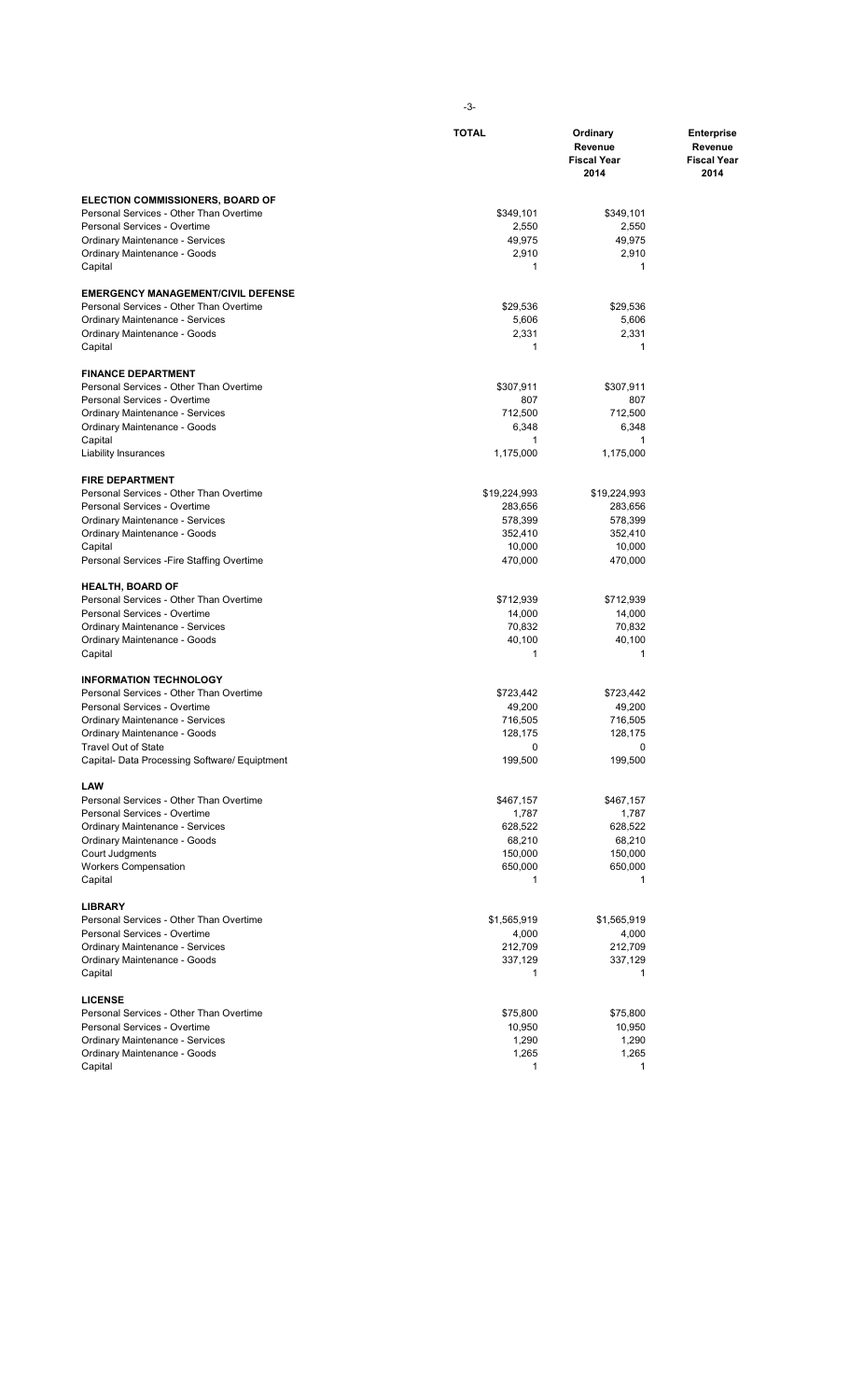|                                                                                              | <b>TOTAL</b>      | Ordinary<br>Revenue<br><b>Fiscal Year</b><br>2014 | <b>Enterprise</b><br>Revenue<br><b>Fiscal Year</b><br>2014 |
|----------------------------------------------------------------------------------------------|-------------------|---------------------------------------------------|------------------------------------------------------------|
|                                                                                              |                   |                                                   |                                                            |
| <b>MAYOR</b><br>Personal Services - Other Than Overtime                                      | \$410,319         | \$410,319                                         |                                                            |
| Ordinary Maintenance - Services                                                              | 92,365            | 92,365                                            |                                                            |
| Ordinary Maintenance - Goods                                                                 | 127,386           | 127,386                                           |                                                            |
| Bus & Econ. Development - 21st Corp.                                                         | 150,000           | 150,000                                           |                                                            |
| Conf. Ctr/Stadium - 21st Corp.                                                               | 100,000           | 100,000                                           |                                                            |
| Ordinary Maintenance - Out of State Travel                                                   | 5,000             | 5,000                                             |                                                            |
| Cable Access<br><b>Woman's Commission</b>                                                    | 550,000<br>1,500  | 550,000<br>1,500                                  |                                                            |
| <b>Cultural Affairs</b>                                                                      | 20,000            | 20,000                                            |                                                            |
| Diversity Commission                                                                         | 1,500<br>1        | 1,500<br>1                                        |                                                            |
| Capital                                                                                      |                   |                                                   |                                                            |
| <b>PARK COMMISSION - PARK &amp; GOLF</b><br><b>RECREATION ENTERPRISE FUND</b>                |                   |                                                   |                                                            |
| Personal Services - Other Than Overtime                                                      | \$593,430         |                                                   | \$593,430                                                  |
| Personal Services - Overtime                                                                 | 125,000           |                                                   | 125.000                                                    |
| Ordinary Maintenance - Services                                                              | 138,010           |                                                   | 138,010                                                    |
| Ordinary Maintenance - Goods                                                                 | 65,629            |                                                   | 65,629                                                     |
| Pool Maintenance - Eastside Pool                                                             | 130,000           |                                                   | 130,000                                                    |
| Park/Playground Improvements                                                                 | 25,000            |                                                   | 25,000                                                     |
| Summer Programs                                                                              | 47,500            | 435.000                                           | 47,500                                                     |
| General Fund Revenue Subsidy                                                                 | 435,000           |                                                   |                                                            |
| PERSONNEL DEPARTMENT                                                                         |                   |                                                   |                                                            |
| Personal Services - Other Than Overtime                                                      | \$256,776         | \$256,776                                         |                                                            |
| Personal Services - Overtime<br>Ordinary Maintenance - Services                              | 3,000<br>10,833   | 3,000<br>10,833                                   |                                                            |
| Ordinary Maintenance - Goods                                                                 | 10,520            | 10,520                                            |                                                            |
| Capital                                                                                      | $\mathbf{1}$      | 1                                                 |                                                            |
| <b>PERSONNEL - EMPLOYEES BENEFITS ADMIN</b>                                                  |                   |                                                   |                                                            |
| Personal Services - Other Than Overtime                                                      | \$49,778,155      | \$49,778,155                                      |                                                            |
| <b>PLANNING BOARD</b>                                                                        |                   |                                                   |                                                            |
| Personal Services - Overtime                                                                 | \$4,640           | \$4,640                                           |                                                            |
| Ordinary Maintenance - Services                                                              | 8,555<br>600      | 8,555<br>600                                      |                                                            |
| Ordinary Maintenance - Goods<br>Capital                                                      | $\mathbf{1}$      | 1                                                 |                                                            |
| <b>PLANNING DEPARTMENT</b>                                                                   |                   |                                                   |                                                            |
| Personal Services - Other Than Overtime                                                      | \$185,793         | \$185,793                                         |                                                            |
| Personal Services - Overtime                                                                 | 2,500             | 2,500                                             |                                                            |
| <b>Ordinary Maintenance - Services</b>                                                       | 99,580            | 99,580                                            |                                                            |
| Ordinary Maintenance - Goods<br>Capital                                                      | 2,100<br>1        | 2,100<br>1                                        |                                                            |
| <b>POLICE DEPARTMENT</b>                                                                     |                   |                                                   |                                                            |
| Personal Services - Other Than Overtime                                                      | \$16,644,123      | \$16,644,123                                      |                                                            |
| Personal Services - Overtime                                                                 | 525,352           | 525,352                                           |                                                            |
| Personal Services - Overtime - Impact Shift                                                  | 244,600           | 244,600                                           |                                                            |
| Personal Services - Overtime - License Enforcement<br><b>Ordinary Maintenance - Services</b> | 75,500<br>722,337 | 75,500<br>722,337                                 |                                                            |
| Ordinary Maintenance - Goods                                                                 | 325,560           | 325,560                                           |                                                            |
| Ordinary Maintenance - Out of State Travel                                                   | 1,500             | 1,500                                             |                                                            |
| Capital                                                                                      | 1                 | 1                                                 |                                                            |
| <b>PROCUREMENT</b>                                                                           |                   |                                                   |                                                            |
| Personal Services - Other Than Overtime                                                      | \$127,390         | \$127,390                                         |                                                            |
| Ordinary Maintenance - Services                                                              | 665               | 665                                               |                                                            |
| Ordinary Maintenance - Goods<br>Capital                                                      | 5,550<br>1        | 5,550<br>1                                        |                                                            |
| <b>PUBLIC PROPERTY</b>                                                                       |                   |                                                   |                                                            |
| Personal Services - Other Than Overtime                                                      | \$1,545,368       | \$1,545,368                                       |                                                            |
| Personal Services - Overtime                                                                 | 50,436            | 50,436                                            |                                                            |
| Ordinary Maintenance - Services                                                              | 377,305           | 377,305                                           |                                                            |
| Ordinary Maintenance - Goods                                                                 | 166,884           | 166,884                                           |                                                            |
| Capital                                                                                      | 60,000<br>150,000 | 60,000<br>150,000                                 |                                                            |
| NSS - Extra Ord. & Ordinary Maintenance<br><b>Travel Out of State</b>                        | 1                 | 1                                                 |                                                            |
| <b>RETIREMENT</b>                                                                            |                   |                                                   |                                                            |
| Contributory                                                                                 | 2,686,000         | 2,686,000                                         |                                                            |
| Non Contributory                                                                             | 17,290            | 17,290                                            |                                                            |

-4-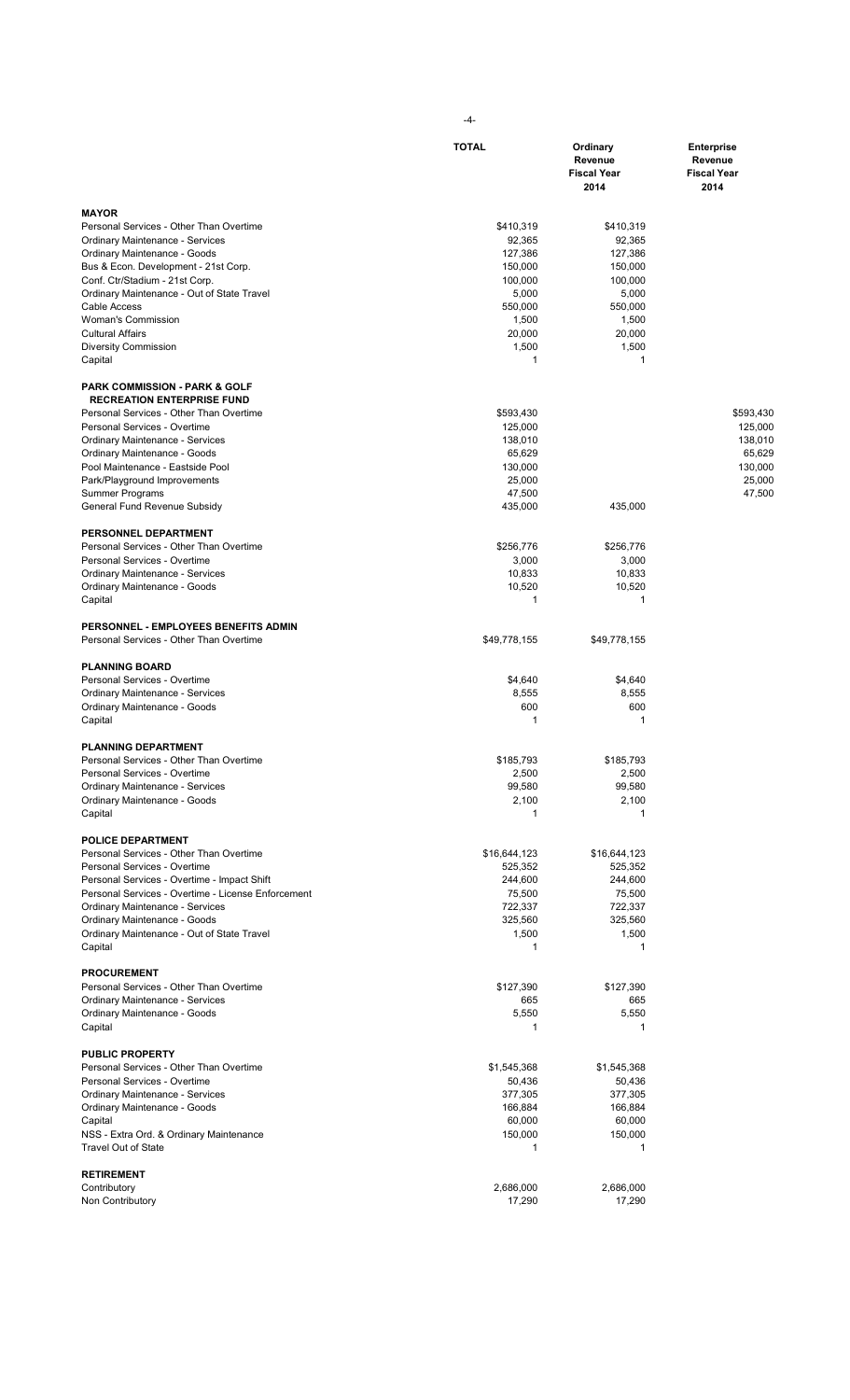|                                                       | <b>TOTAL</b>  | Ordinary<br>Revenue<br><b>Fiscal Year</b><br>2014 | <b>Enterprise</b><br>Revenue<br><b>Fiscal Year</b><br>2014 |
|-------------------------------------------------------|---------------|---------------------------------------------------|------------------------------------------------------------|
| <b>TRAFFIC COMMISSION</b>                             |               |                                                   |                                                            |
| Personal Services - Overtime                          | \$3,000       | 3,000                                             |                                                            |
| <b>Ordinary Maintenance - Services</b>                | 44,781        | 44,781                                            |                                                            |
| Ordinary Maintenance - Goods<br>Capital               | 157,824<br>1  | 157,824<br>1                                      |                                                            |
| <b>TREASURER/TAX COLLECTOR</b>                        |               |                                                   |                                                            |
| Personal Services - Other Than Overtime               | \$689,311     | \$689,311                                         |                                                            |
| Personal Services - Overtime                          | 4,365         | 4,365                                             |                                                            |
| Ordinary Maintenance - Services                       | 76,708        | 76,708                                            |                                                            |
| Ordinary Maintenance - Goods                          | 71,458        | 71,458                                            |                                                            |
| Medicare Tax                                          | 2,835,000     | 2,835,000                                         |                                                            |
| Capital                                               | 1             | 1                                                 |                                                            |
| <b>TREASURER'S DEBT</b>                               | \$12,395,017  | \$12,395,017                                      |                                                            |
| <b>VETERANS' COUNCIL</b>                              |               |                                                   |                                                            |
| Personal Services - Other Than Overtime               | \$753         | \$753                                             |                                                            |
| Ordinary Maintenance - Goods                          | 9,122         | 9,122                                             |                                                            |
| <b>VETERANS' SERVICES</b>                             |               |                                                   |                                                            |
| Personal Services - Other Than Overtime               | \$147,502     | \$147,502                                         |                                                            |
| Personal Services - Overtime                          | 1,875         | 1,875                                             |                                                            |
| Ordinary Maintenance - Services                       | 6,250         | 6,250                                             |                                                            |
| Ordinary Maintenance - Goods                          | 1,063,230     | 1,063,230                                         |                                                            |
| Capital                                               | 1             | 1                                                 |                                                            |
| <b>WAR MEMORIAL</b>                                   |               |                                                   |                                                            |
| Personal Services - Overtime                          | \$8,200       | \$8,200                                           |                                                            |
| Ordinary Maintenance - Services                       | 46,777        | 46,777                                            |                                                            |
| Ordinary Maintenance - Goods<br>Capital               | 19,759<br>1   | 19,759<br>1                                       |                                                            |
| <b>WEIGHTS &amp; MEASURES</b>                         |               |                                                   |                                                            |
| Personal Services - Other Than Overtime               | \$131,980     | \$131,980                                         |                                                            |
| Personal Services - Overtime                          | 2,000         | 2,000                                             |                                                            |
| Ordinary Maintenance - Services                       | 100           | 100                                               |                                                            |
| Ordinary Maintenance - Goods                          | 275           | 275                                               |                                                            |
| Ordinary Maintenance - Out of State Travel            | 1,800         | 1,800                                             |                                                            |
| <b>SCHOOLS</b>                                        |               |                                                   |                                                            |
| Net School Spending pursuant to ch. 70, ED reform act | \$156,852,627 | \$156,852,627                                     |                                                            |
| Schl Comm Spending which does not qualify as NSS      | 7,340,522     | 7,340,522                                         |                                                            |
| SOUTHEASTERN REGIONAL SCHOOL                          |               |                                                   |                                                            |
| <b>Ordinary Maintenance</b>                           | \$2,932,308   | \$2,932,308                                       |                                                            |
| <b>STABILIZATION FUND</b>                             | \$365,560     | \$365,560                                         |                                                            |
| SUPPLEMENTAL RESERVES FUND                            | \$227,668     | \$227,668                                         |                                                            |
| To ensure Fiscal Stability                            |               |                                                   |                                                            |
| <b>TOTALS</b>                                         | \$342,507,226 | \$302,558,280                                     | \$39,948,946                                               |

**-5-**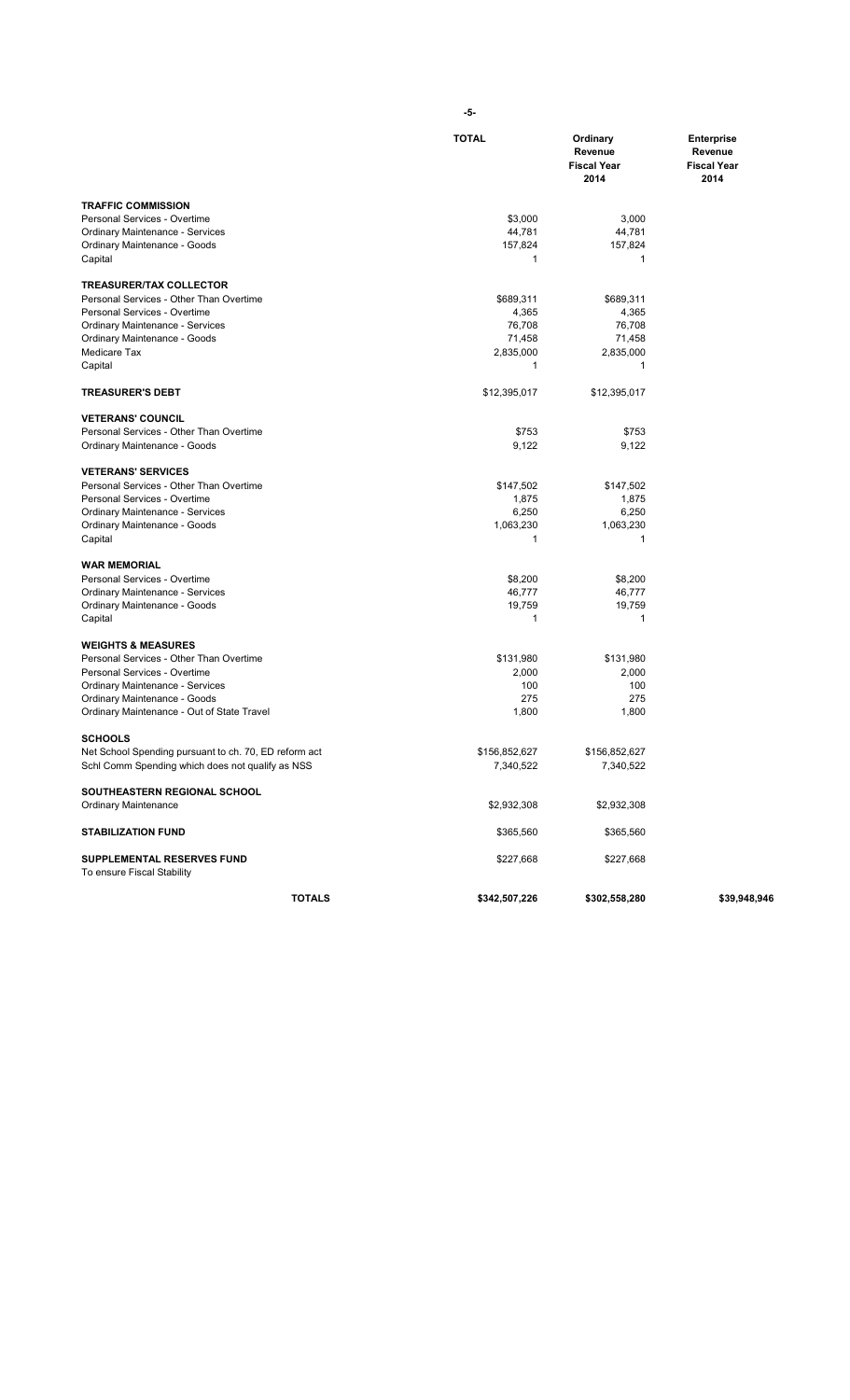**-6-**

### **FURTHER ORDERED**

# **ii.** The sum of \$13,318,577 from Free Cash to be expended as detailed below, to wit:

| <b>TOTAL - From Free Cash</b> | \$13,318,577 |
|-------------------------------|--------------|
| Retirement - Contributory     | \$13.318.577 |
| <b>FROM FREE CASH</b>         |              |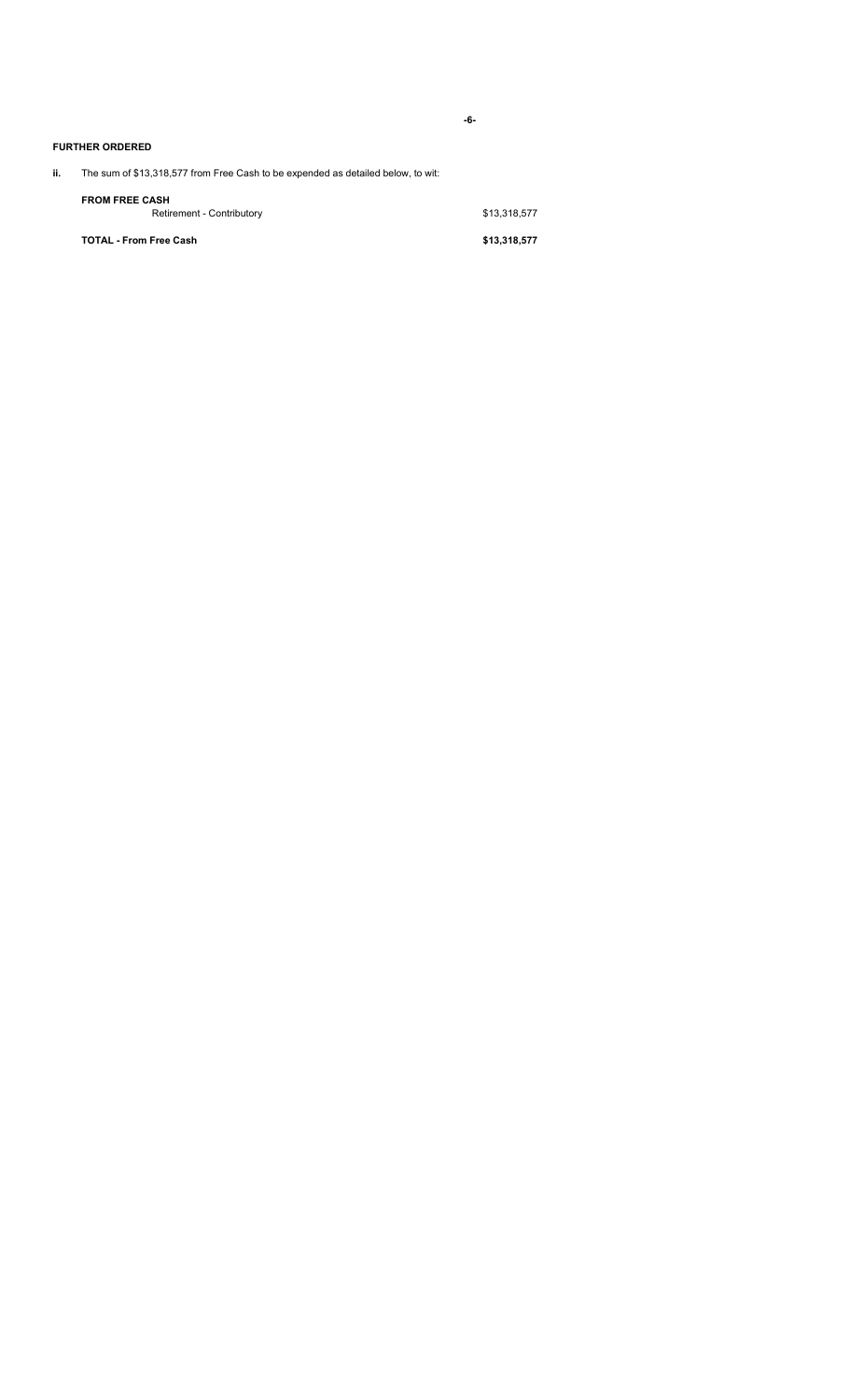# **FURTHER ORDERED:**

**III.** The sum of \$ 3,078,216 is appropriated from Certified Retained Earnings of the Sewer Enterprise Fund, to be expended as detailed below, to wit:

**DPW SEWER ENTERPRISE** Debt Service \$1,181,706

Capital Projects 1,896,510

**TOTAL - from Retained Earnings \$3,078,216**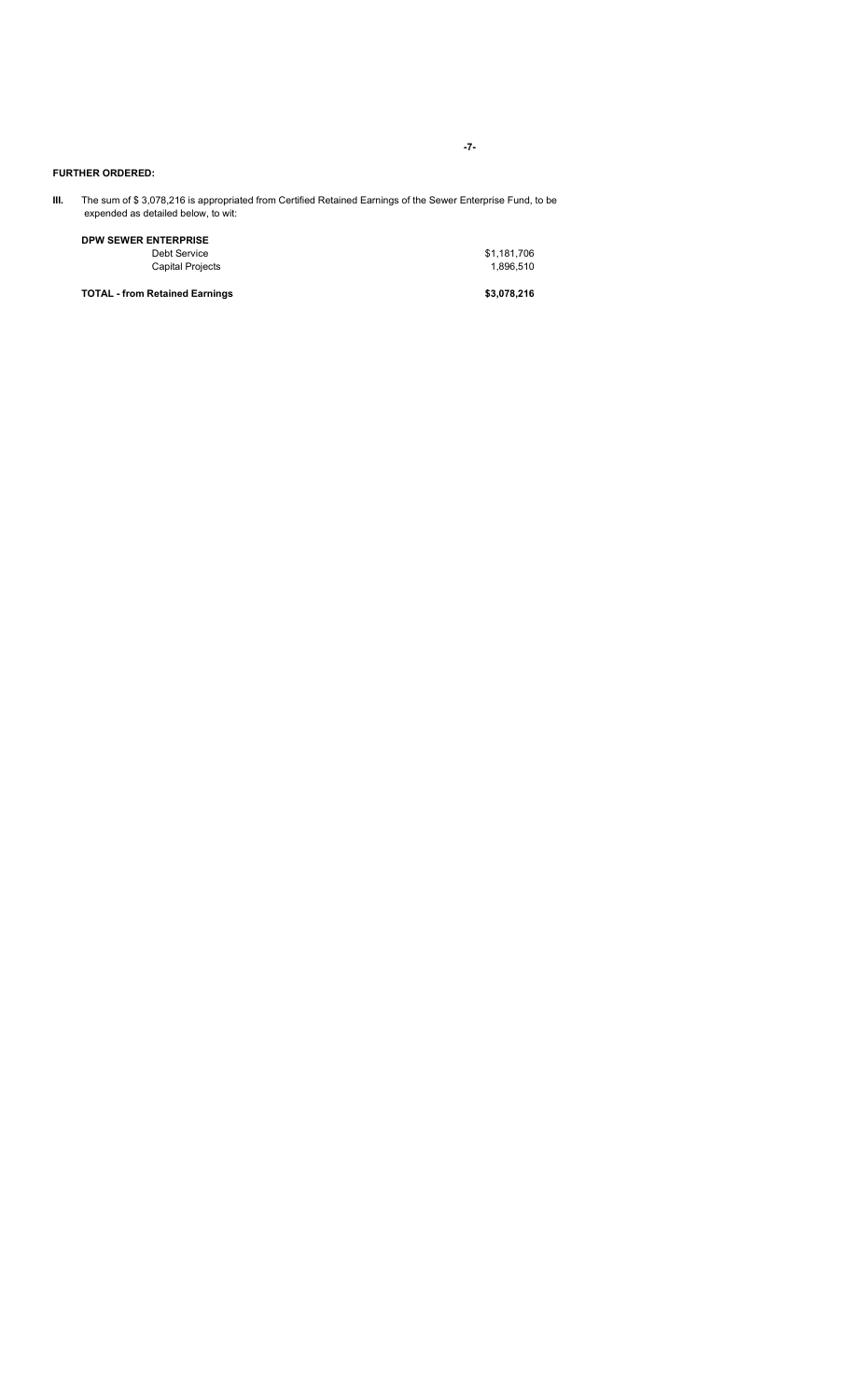| IV.<br>The sum of \$923,199 is appropriated from Certified Retained Earnings of the Water Enterprise Fund, to be<br>expended as detailed below, to wit: |                                             |           |
|---------------------------------------------------------------------------------------------------------------------------------------------------------|---------------------------------------------|-----------|
|                                                                                                                                                         | <b>DPW WATER ENTERPRISE</b><br>Debt Service | \$923.199 |
|                                                                                                                                                         | <b>TOTAL - from Retained Earnings</b>       | \$923.199 |
|                                                                                                                                                         |                                             |           |

**FURTHER ORDERED:**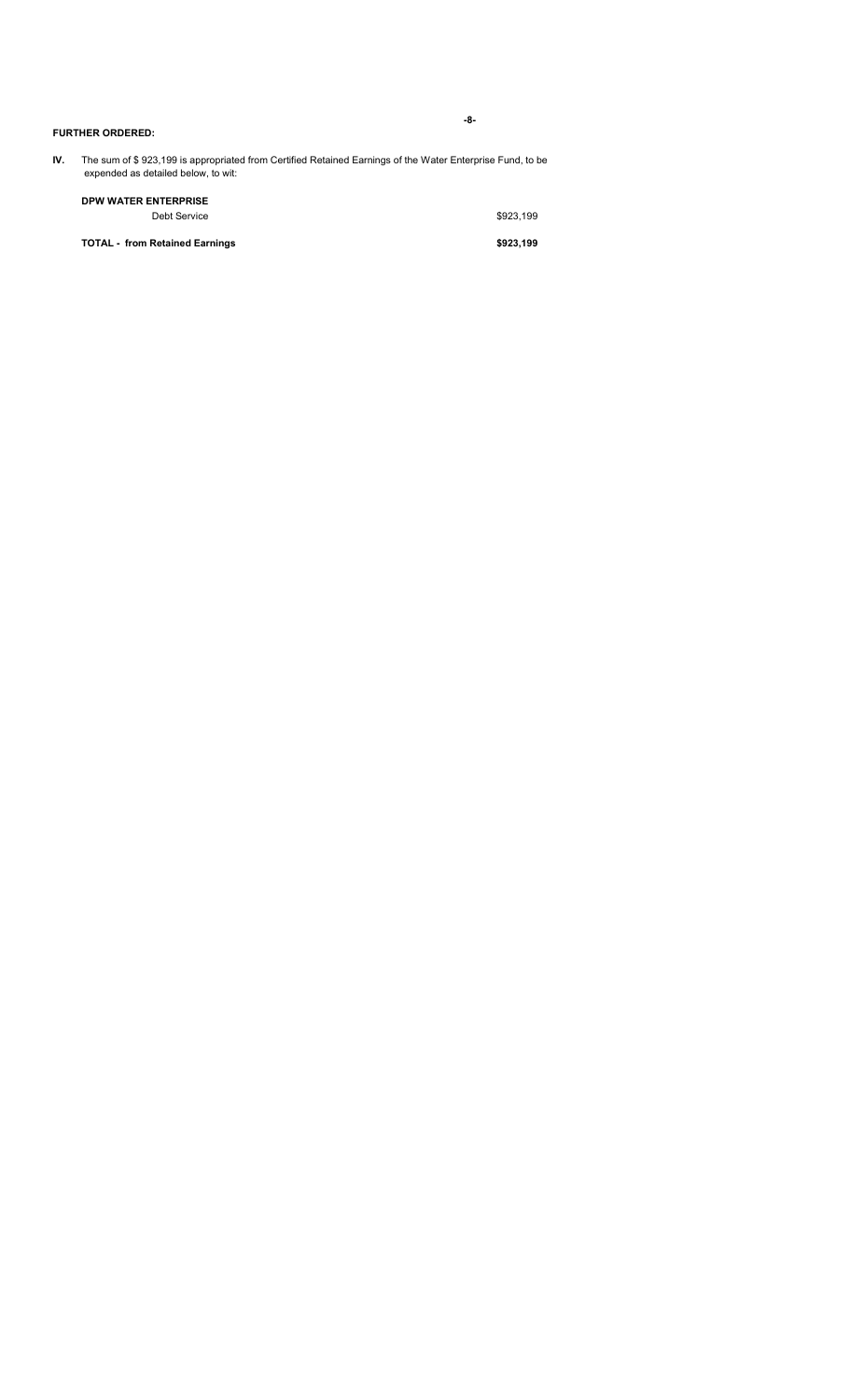**-9-**

### **FURTHER ORDERED:**

**V.** The sum of \$1,549,353 is appropriated from Certified Retained Earnings of the Refuse Enterprise Fund to be expended as detailed below, to wit:

## **DPW REFUSE ENTERPRISE**

| Waste Removal                                        | \$541.219 |
|------------------------------------------------------|-----------|
| <b>Capital Projects- Vehicles</b>                    | 323.134   |
| Capital Projects- Thatcher St. Landfill Rehab/Repair | 685,000   |

**TOTAL - from Retained Earnings \$1,549,353**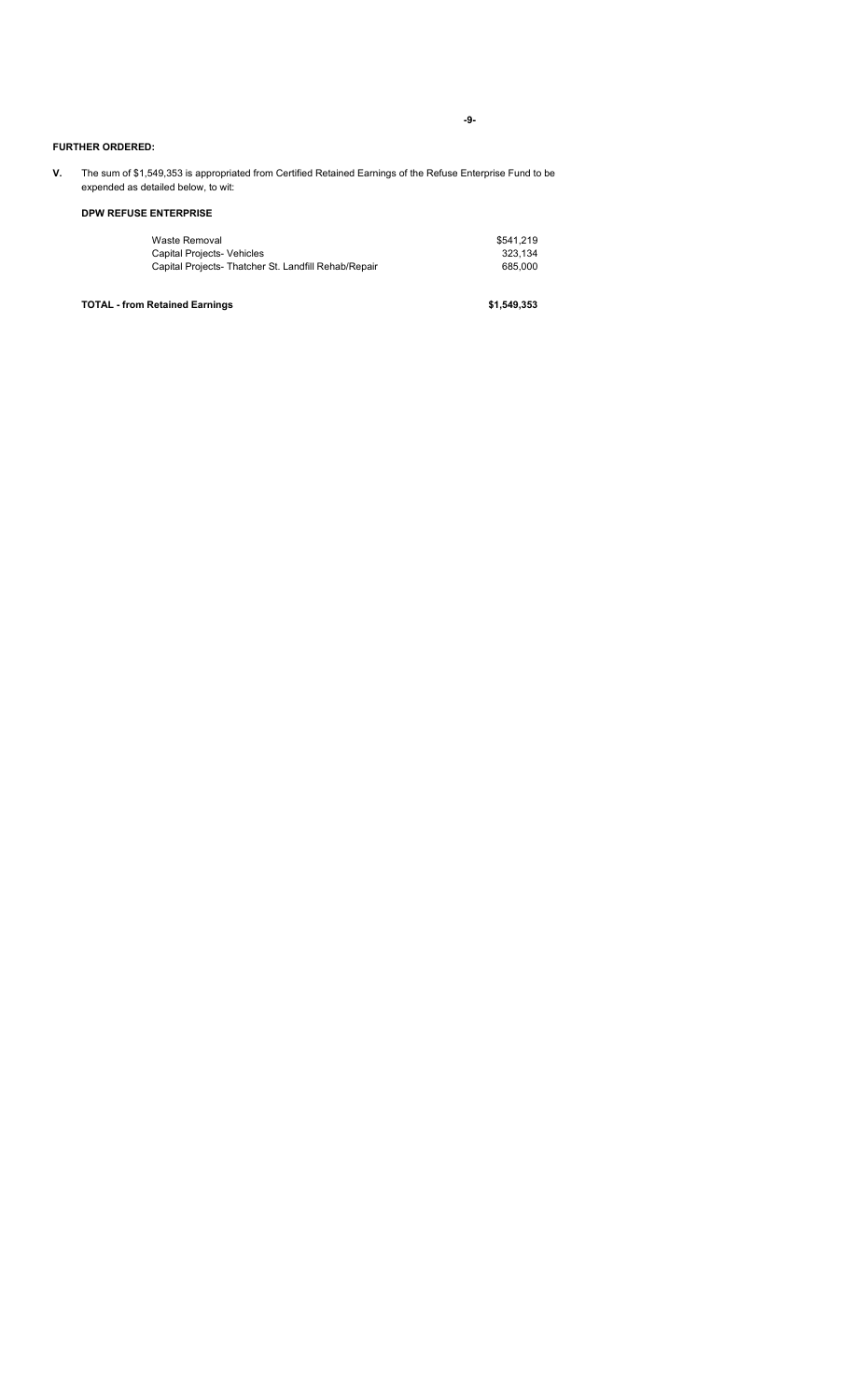**-10-**

### **FURTHER ORDERED:**

**VI.** The sum of \$78,038 from Retained Earnings of Renewable Energy to be expended as detailed below, to wit:

| <b>Ordinary Maintenance- Services</b> | \$3,675  |
|---------------------------------------|----------|
| <b>Expense Reimbursement</b>          | \$74.363 |
|                                       |          |
| <b>TOTAL - From Retained Earnings</b> | \$78.038 |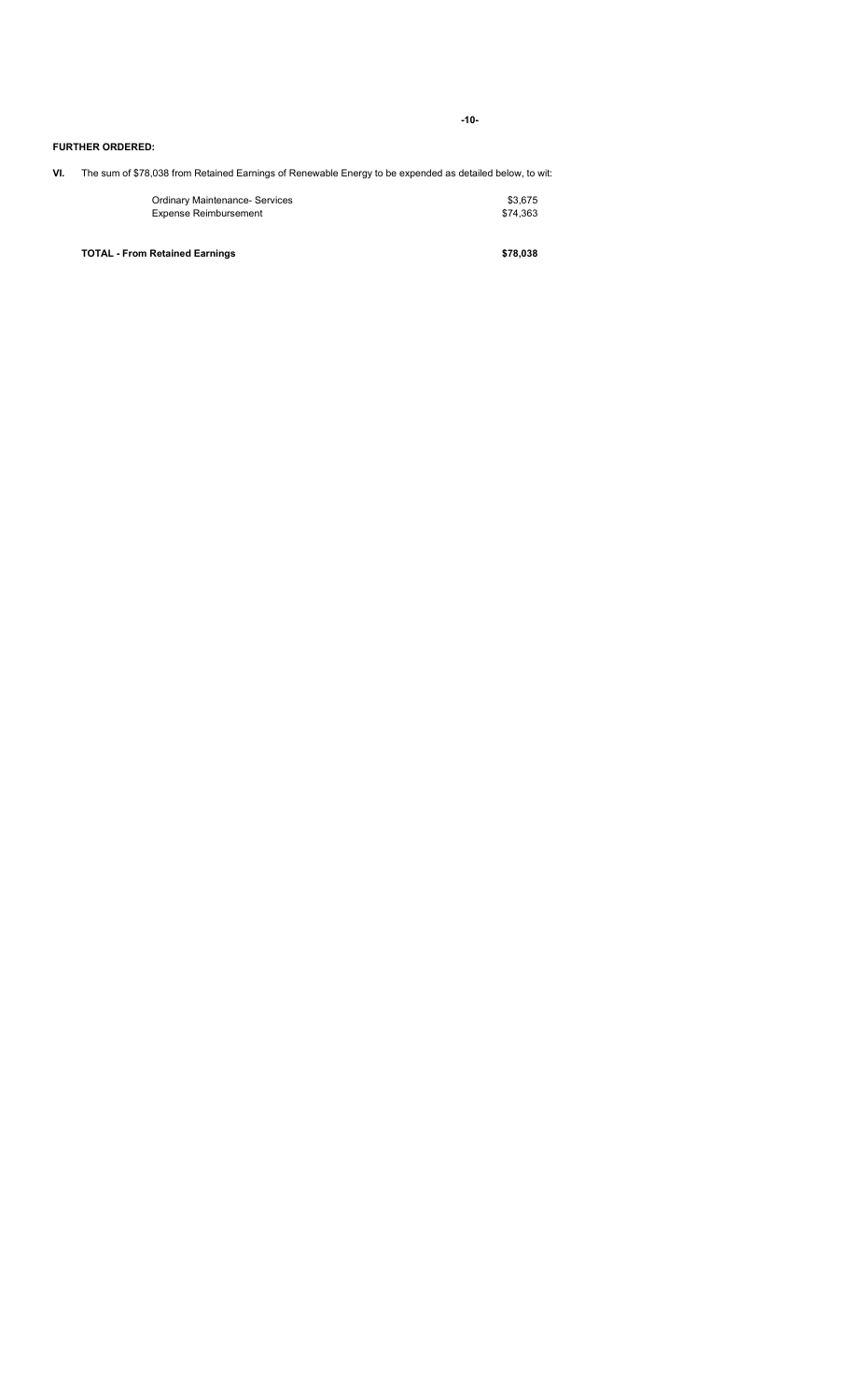**-11-**

### **FURTHER ORDERED:**

**VII.** The sum of \$354,676 from Retained Earnings of Park/Recreation to be expended as detailed below, to wit:

| <b>Total - From Retained Earnings</b> | \$354.676 |
|---------------------------------------|-----------|
| Capital Projects - Vehicles/Equipment | 130.000   |
| Golf Course Improvements              | 40.000    |
| <b>Golf Pro Contract</b>              | 130.000   |
| Overtime                              | \$19.455  |
| Ordinary Maintenance- Goods           | \$35,221  |
|                                       |           |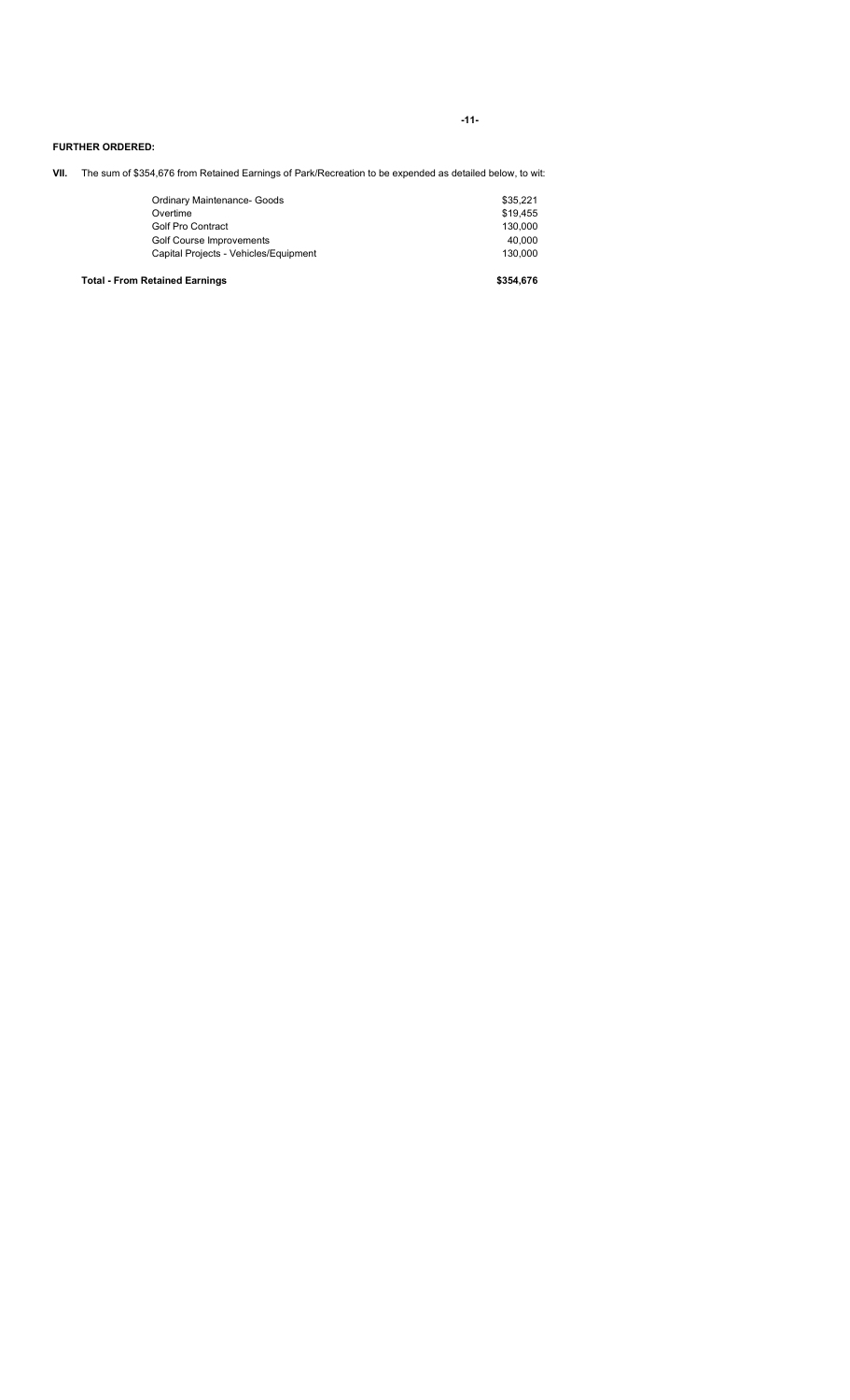-12

### **FURTHER ORDERED:**

**VIII.** The sum of \$150,000 from Sale of Lots and Graves to be expended as detailed below, to wit:

| Cemetery Capital- Melrose Expansion  | \$150,000 |
|--------------------------------------|-----------|
| Total = From Sale of Lots and Graves | \$150,000 |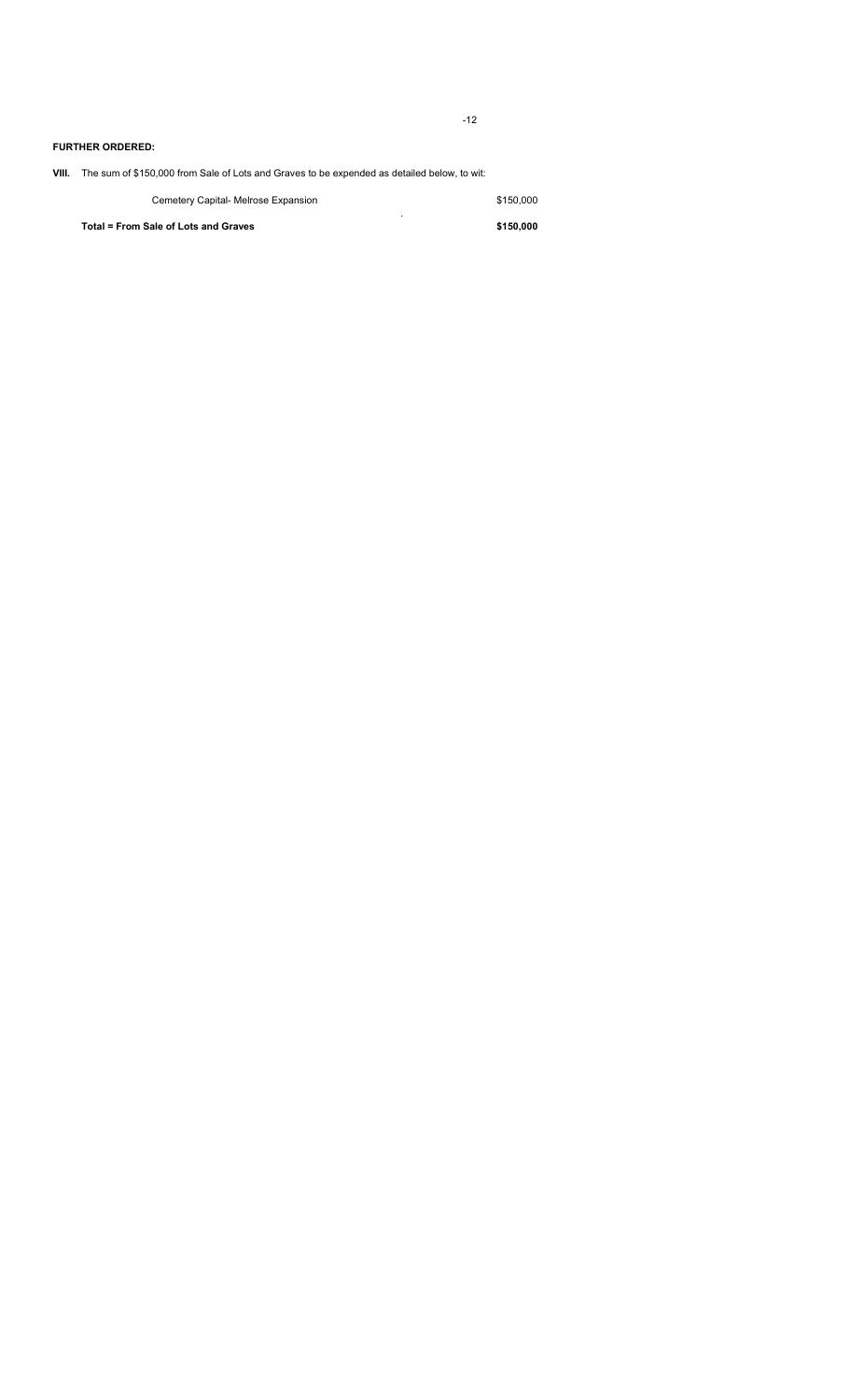## **FURTHER ORDERED:**

**IX.** The sum of \$564,140 is appropriated from the Available Receipts reserved for Appropriation of the Parking Authority, consisting of the sum of \$239,773 appropriated from the revenues of the Parking Meter Fees Reserve, Fund 18A, and the sum of \$324,367 appropriated from the revenues of the Parking Authority Reserve, Fund 18B, said appropriations to be expended by the Parking Authority as detailed below, to wit:

|                                         | <b>TOTAL</b> | <b>FUND 18A</b> | <b>FUND 18B</b> |
|-----------------------------------------|--------------|-----------------|-----------------|
| Personal Services - Other Than Overtime | \$322.087    | \$0             | \$322.087       |
| Personal Services - Overtime            | 2,280        | 0               | 2.280           |
| <b>Ordinary Maintenance - Services</b>  | 71,058       | 71.058          | $\Omega$        |
| Ordinary Maintenance - Goods            | 10,525       | 10,525          | 0               |
| Ordinary Maintenance - Snow Removal     | 22,000       | 22,000          | 0               |
| Expense Reimbursement to General Fund   | 136.189      | 136.189         | $\Omega$        |
| Capital                                 |              |                 | $\Omega$        |
| <b>TOTAL</b>                            | \$564.140    | \$239,773       | \$324,367       |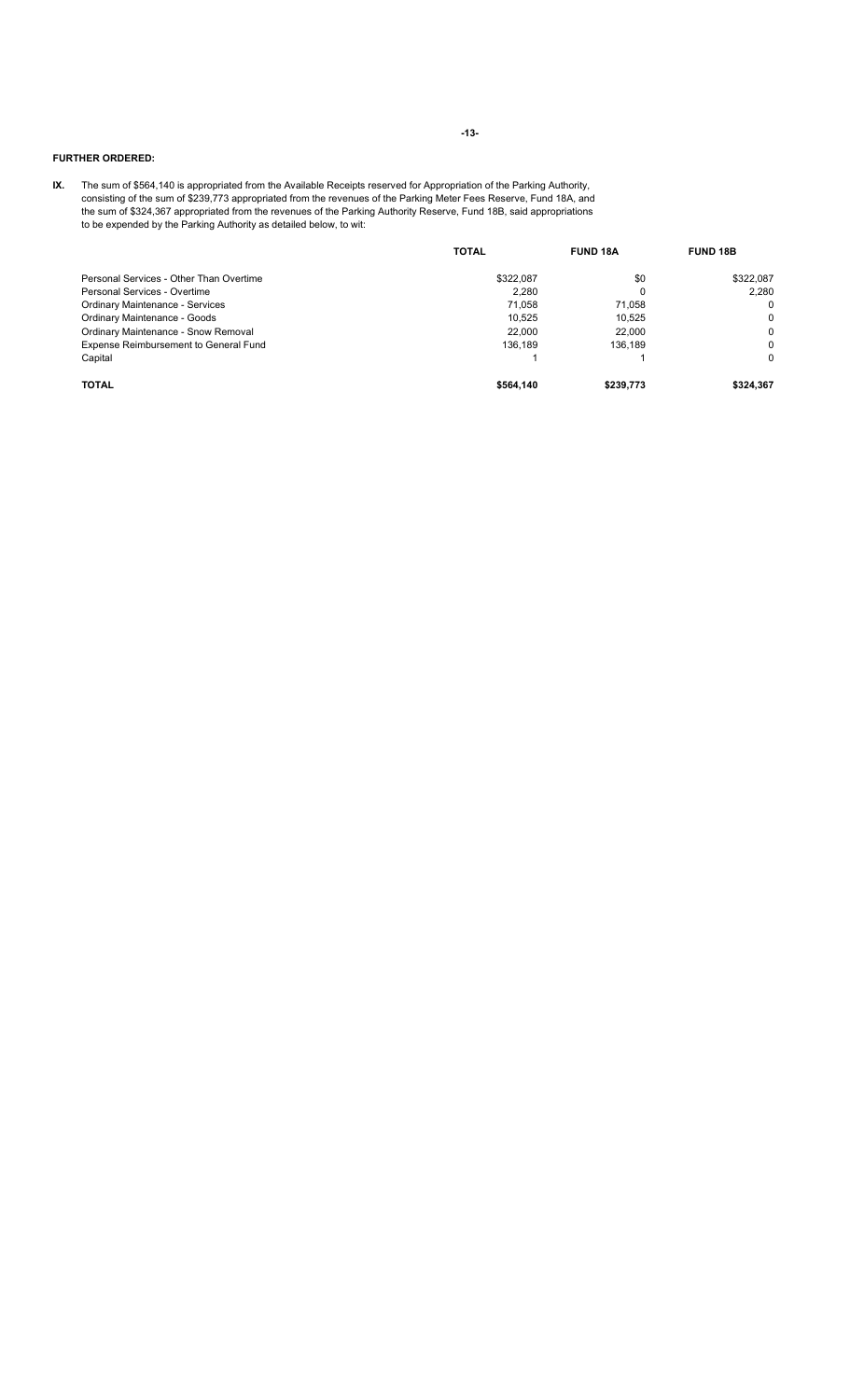**-14-**

### **FURTHER ORDERED:**

**X.** The sum of \$40,451 from Weights and Measures Fines Receipts Reserved Funds, to be expended as detailed below, to wit:

### **Weights & Measures**

| \$9.121 |
|---------|
| 7.330   |
| 24.000  |
|         |

**TOTAL - From Weights and Measures Fine Receipts Reserved Funds Reserved Funds \$40,451**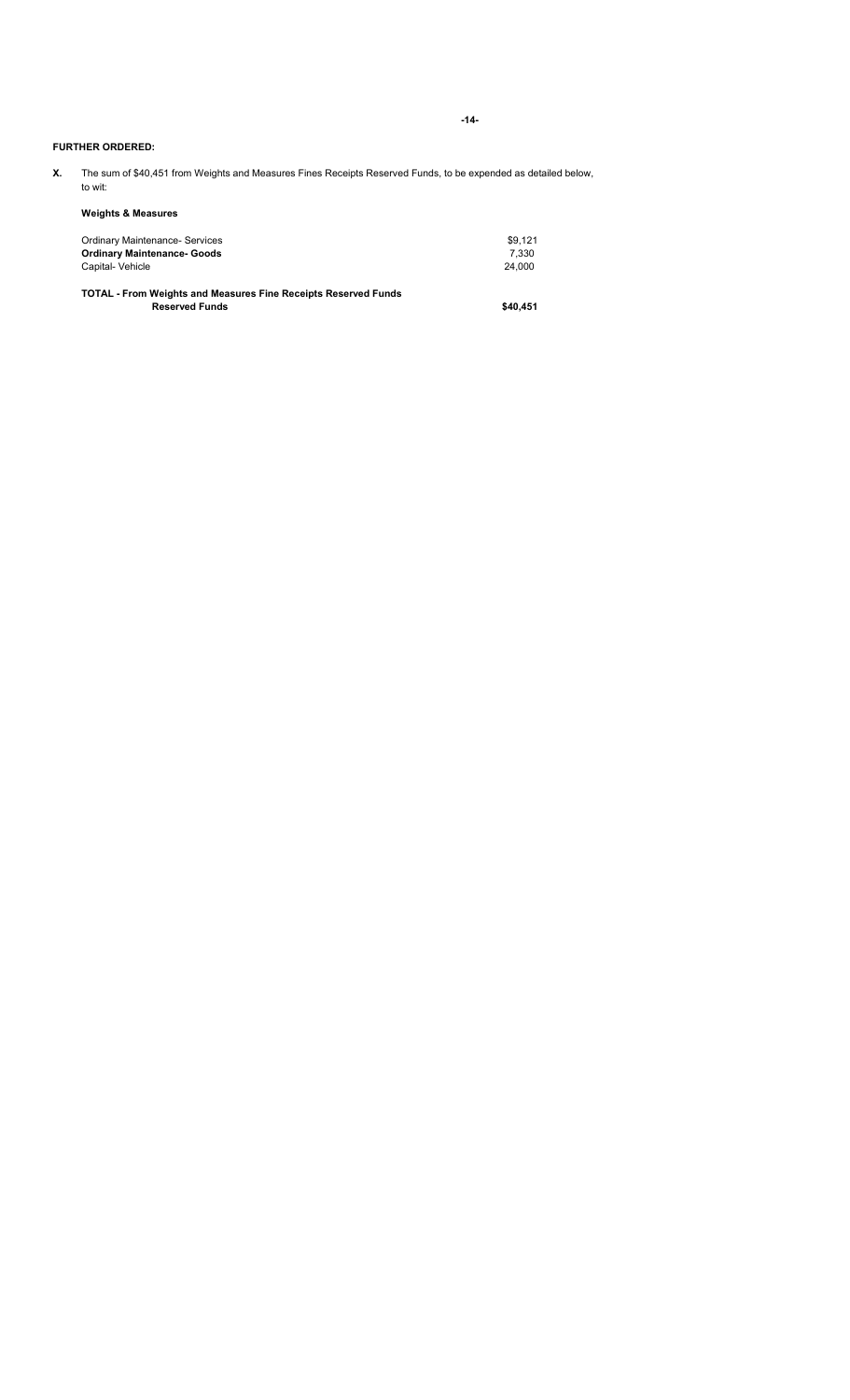|     | <b>FURTHER ORDERED:</b>                                                                | $-15-$    |
|-----|----------------------------------------------------------------------------------------|-----------|
| XI. | The sum of \$312,702 from Ambulance Receipts to be expended as detailed below, to wit: |           |
|     | Fire - Personal Services Other Than Overtime                                           | 312.702   |
|     | <b>Total - From Ambulance Receipts</b>                                                 | \$312,702 |
|     |                                                                                        |           |